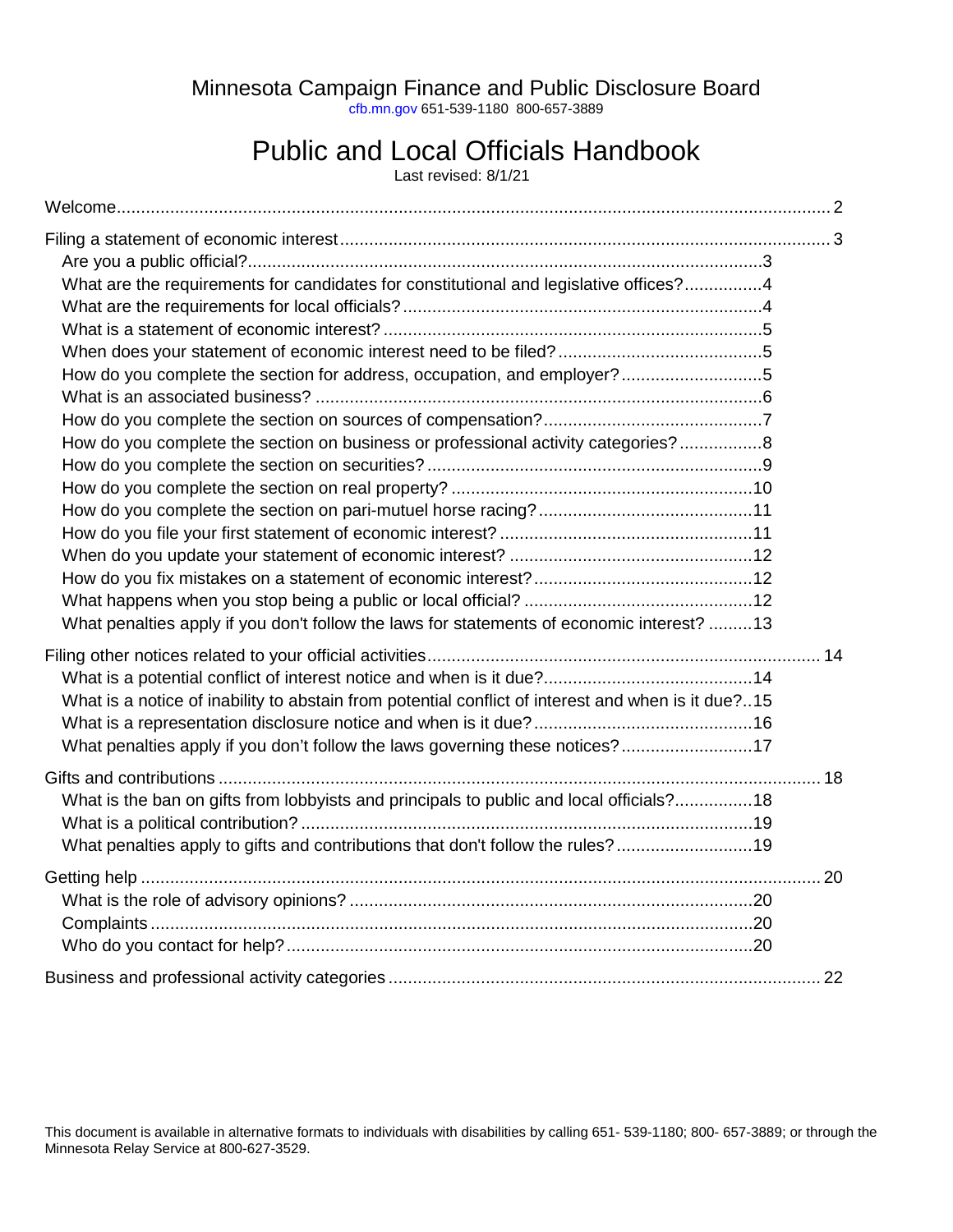#### <span id="page-1-0"></span>**Welcome**

This handbook was written for you by the staff of the Campaign Finance and Public Disclosure Board. The Board was created by the Legislature back in the 1970's. Part of its job is to oversee and publish information about how personal financial interests could influence state legislative and administrative actions and metropolitan governmental actions. You can learn more about the mission and members of the Board on our website at [cfb.mn.gov.](https://cfb.mn.gov/)

This handbook is for people who are public and local officials. Public and local officials must report about their individual financial interests and potential conflicts of interest.

Although many people work for the government, not all of those people are public or local officials. Public and local officials are only those individuals who hold one of the government jobs described in Chapter 10A. This handbook will tell you whether you are a public or local official and, if you are, what reports and notices you need to file.

If you print this handbook, please check the Board website periodically for updates. Look at the "Last revised" date on the first page of the online handbook to see if you have the latest version.

We have not tried to answer every possible question in this handbook. When you can't find the answer to a question here, please call us. You can find out which staff member can best help you by looking at the Getting Help section at the end of this handbook. You also can look at our website for additional information. All the forms you need also are available on our website.

In general, if you are elected or appointed to one of the positions listed in Chapter 10A, you must file a statement of economic interest. On this form, you must report some general information about your financial interests, such as your employer's name and the location of any non-homestead property that you own. You must update your statement once a year. The Board posts some of this information about public officials on its website so that the public can know when a public official might have a private financial interest in a pending public matter. Metropolitan governmental units may post some of the information about their local officials on their websites.

If one of your financial interests could be affected by a matter pending before you, you must disclose the potential conflict of interest and try to abstain from the matter. If you cannot abstain, you must explain why this is not possible. You also must disclose when you represent a client for a fee in an agency hearing.

Finally, lobbyists and their employers cannot give gifts to public and local officials except in certain limited situations. When lobbyists or their employers give public or local officials gifts that are permitted under the law, these gifts must be disclosed by the lobbyist.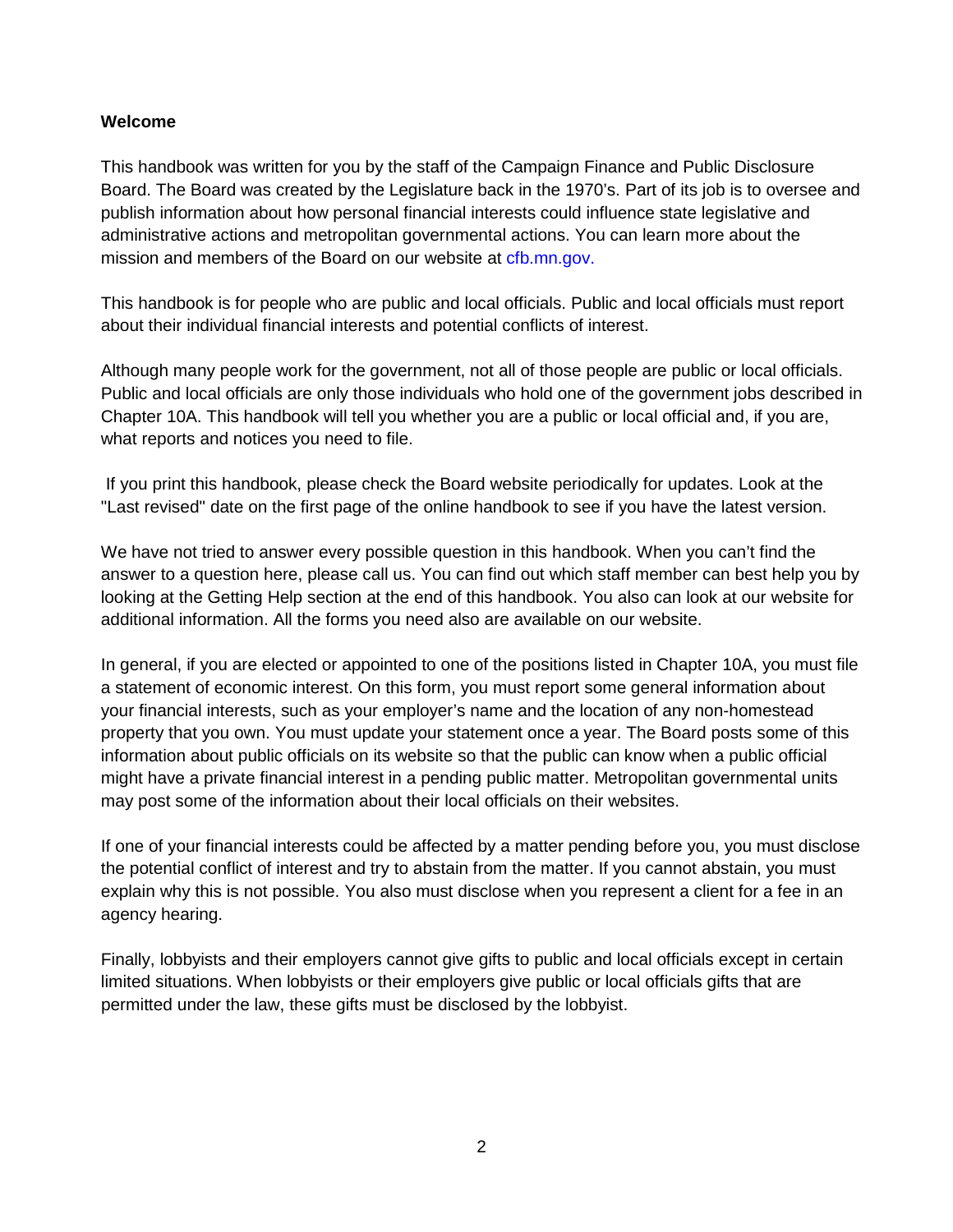#### <span id="page-2-0"></span>**Filing a statement of economic interest**

#### **Overview**

This chapter tells you whether you qualify as a public or local official and, if you do, how to file a statement of economic interest.

#### **Topics covered**

[Are you a public official?](#page-2-1) [What are the requirements for candidates for constitutional and legislative offices?](#page-3-0) [What are the requirements for local officials?](#page-3-1) [What is a statement](#page-4-0) of economic interest? [When does your first statement](#page-4-1) of economic interest need to be filed? [How do you complete the section for address, occupation,](#page-4-2) and employer? [What is an associated business?](#page-5-0) [How do you complete the section on sources of compensation?](#page-6-0) [How do you complete the section on business or professional activity](#page-7-0) categories? [How do you complete the section on securities?](#page-7-1) How do you [complete the section on real property?](#page-9-0) [How do you complete the section on pari-mutuel horse racing?](#page-10-0) [How do you file your first statement](#page-10-1) of economic interest? [When do you update your statement](#page-10-2) of economic interest? [How do you fix mistakes on a statement](#page-11-0) of economic interest? [What happens when you stop being a public or local official?](#page-11-1) [What penalties apply if you don't follow the laws for statements of economic interest?](#page-12-0)

#### <span id="page-2-1"></span>**Are you a public official?**

People who are public officials must file a statement of economic interest with the Board. Although many people work for the government, not all of those people are public officials. Public officials are only those people who hold one of the government jobs listed in Chapter 10A.

Generally, public officials fall into the following categories:

- Members of the legislature and high-level legislative employees;
- Constitutional officers and high-level employees of constitutional offices;
- Commissioners and high-level employees of state agencies;
- District court judges, appellate court judges, and supreme court justices;
- Members, directors, and high-level employees of state boards or commissions that have rule-making authority or the authority to decide contested cases;
- Administrative law judges;
- County commissioners;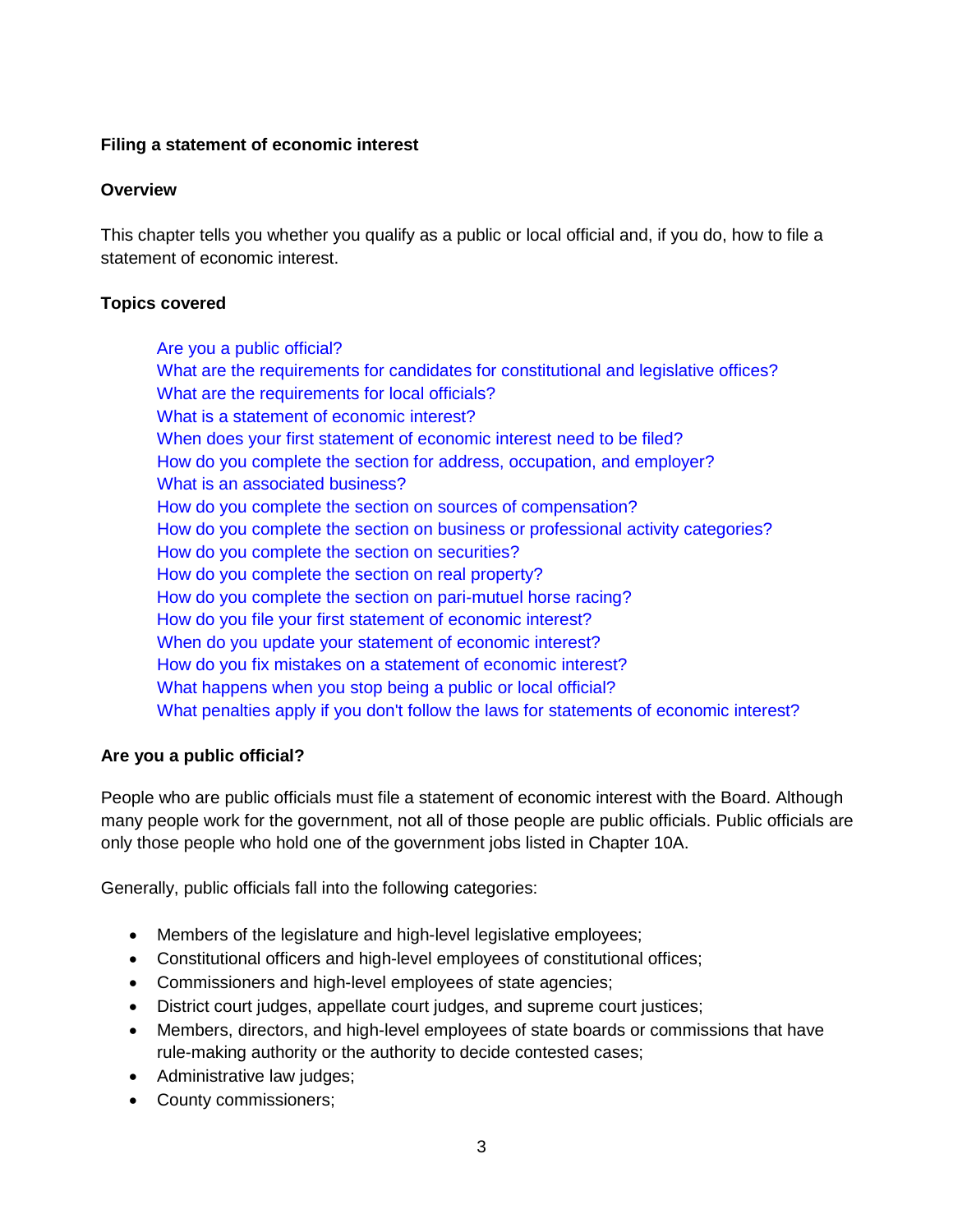- Supervisors of soil and water conservation districts;
- Managers of watershed districts and members of water management organizations; and
- Members, directors, and some employees of the boards and commissions specifically listed in Chapter 10A.

A retired judge or justice appointed to serve as a judge or justice under Minnesota Statutes section 2.724 is a public official but is not required to file a statement of economic interest.

A [complete list](https://cfb.mn.gov/pdf/quicklinks/list_of_public_official_positions.pdf) of all positions that qualify as public officials is available on the Board's website. If your position is on this list, you are a public official and you must file a statement of economic interest with the Board.

If you fill one of the listed positions on a part-time or acting basis, you are a public official.

# <span id="page-3-0"></span>**What are the requirements for candidates for constitutional and legislative offices?**

Although they are not yet public officials, candidates for constitutional and legislative offices also are required to file statements of economic interest with the Board. The constitutional offices are governor, lieutenant governor, attorney general, secretary of state, and state auditor. The legislative offices are state senator and state representative.

### <span id="page-3-1"></span>**What are the requirements for local officials?**

Local officials in metropolitan governmental units also are required to file statements of economic interest. Local officials, however, file their statements with the governing body of their metropolitan governmental unit.

A metropolitan governmental unit means any of the following entities:

- the counties of Anoka; Carver; Dakota; Hennepin; Ramsey; Scott; and Washington;
- a regional rail authority established by one of the above counties;
- a city with a population over 50,000 located in one of the above counties;
- the Metropolitan Council; or
- the Metropolitan Parks and Open Space Commission and Metropolitan Airports Commission.

A local official is someone who

- holds elective office in one of the counties or cities listed above; or
- is appointed to or employed by one of the entities listed above and has the authority to make, recommend, or vote on major decisions regarding the use of public money.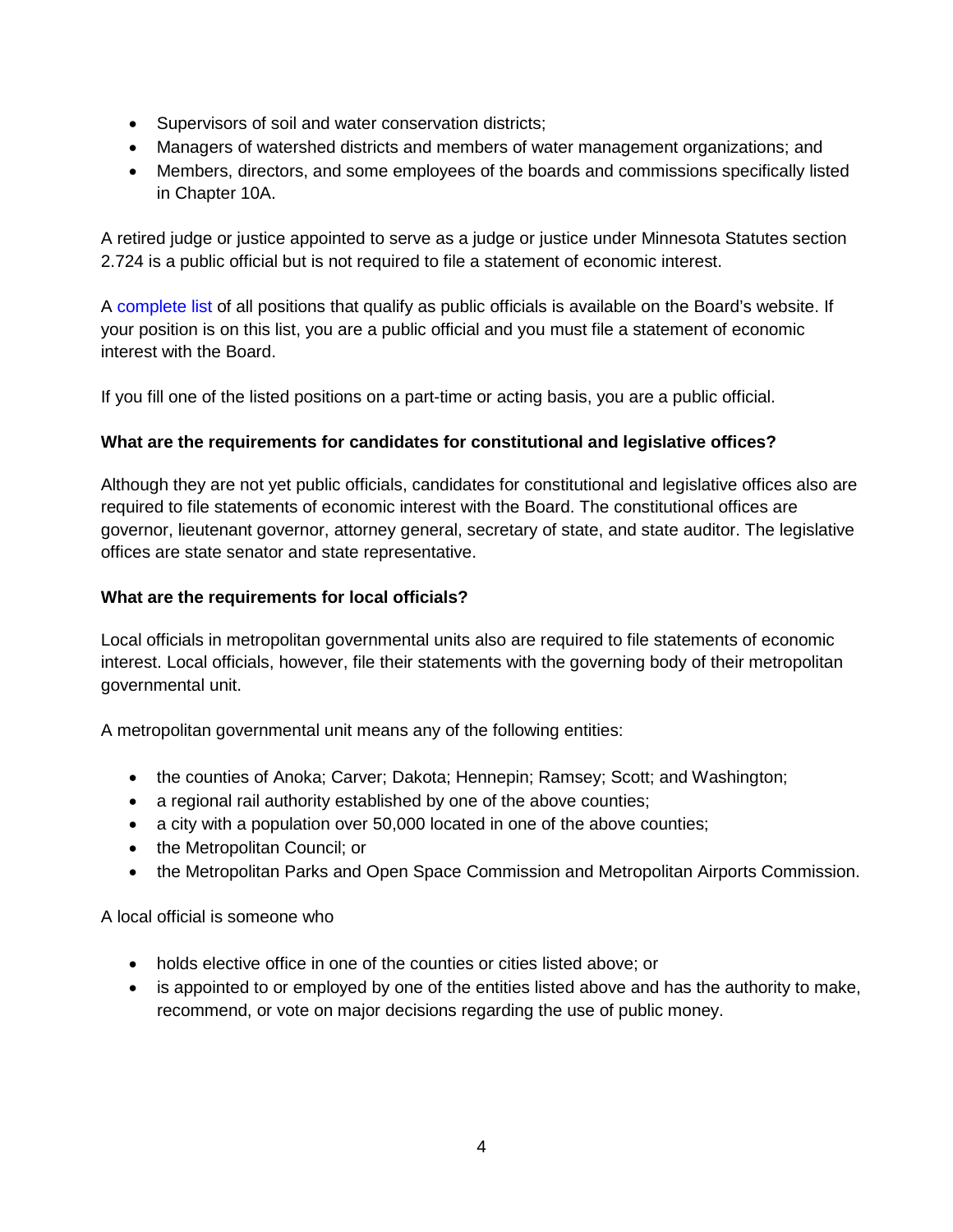The positions listed for the following entities, however, are public officials instead of local officials because these positions are on the list of public officials in Chapter 10A:

- Counties commissioners;
- Metropolitan Council members, regional administrator, division director, general counsel, and operations manager;
- Metropolitan Parks and Open Space Commission members and chief administrator;
- Metropolitan Airports Commission members and chief administrator;

If you fill one of the listed positions on a part-time or acting basis, you are a local official.

A [complete list](https://cfb.mn.gov/pdf/quicklinks/list_of_local_official_positions.pdf?t=1504295326) of the positions that qualify as local officials is available on the Board's website.

# <span id="page-4-0"></span>**What is a statement of economic interest?**

A statement of economic interest is a form that public and local officials use to disclose information about their personal financial interests. The form has sections for information about your occupation, employer, and sources of compensation. It also has sections to disclose information about your interests in securities, real property, and the horse racing industry.

All information reported on a statement of economic interest is public. The Board posts some of the information on a public official's statement of economic interest on its website. Metropolitan governmental units may post some of the information on a local official's statement of economic interest on their websites.

# <span id="page-4-1"></span>**When does your statement of economic interest need to be filed?**

The deadline for filing a statement of economic interest varies depending on the position.

Although they are not yet public or local officials, candidates for elective constitutional or legislative office or for elective office in a metropolitan governmental unit other than county commissioner must file a statement of economic interest within 14 days after filing for office.

A public official whose appointment requires confirmation by the senate must file a statement of economic interest within 14 days of undertaking the duties of the office.

All other public and local officials must file a statement of economic interest within 60 days of accepting employment or assuming the duties of a position.

# <span id="page-4-2"></span>**How do you complete the section for address, occupation, and employer?**

There are two places for addresses on the first page of the statement of economic interest form. The address box on the left of the form is for the public or local official's address. You can list your home address in this box but you are not required to do so. You also can list your business address or the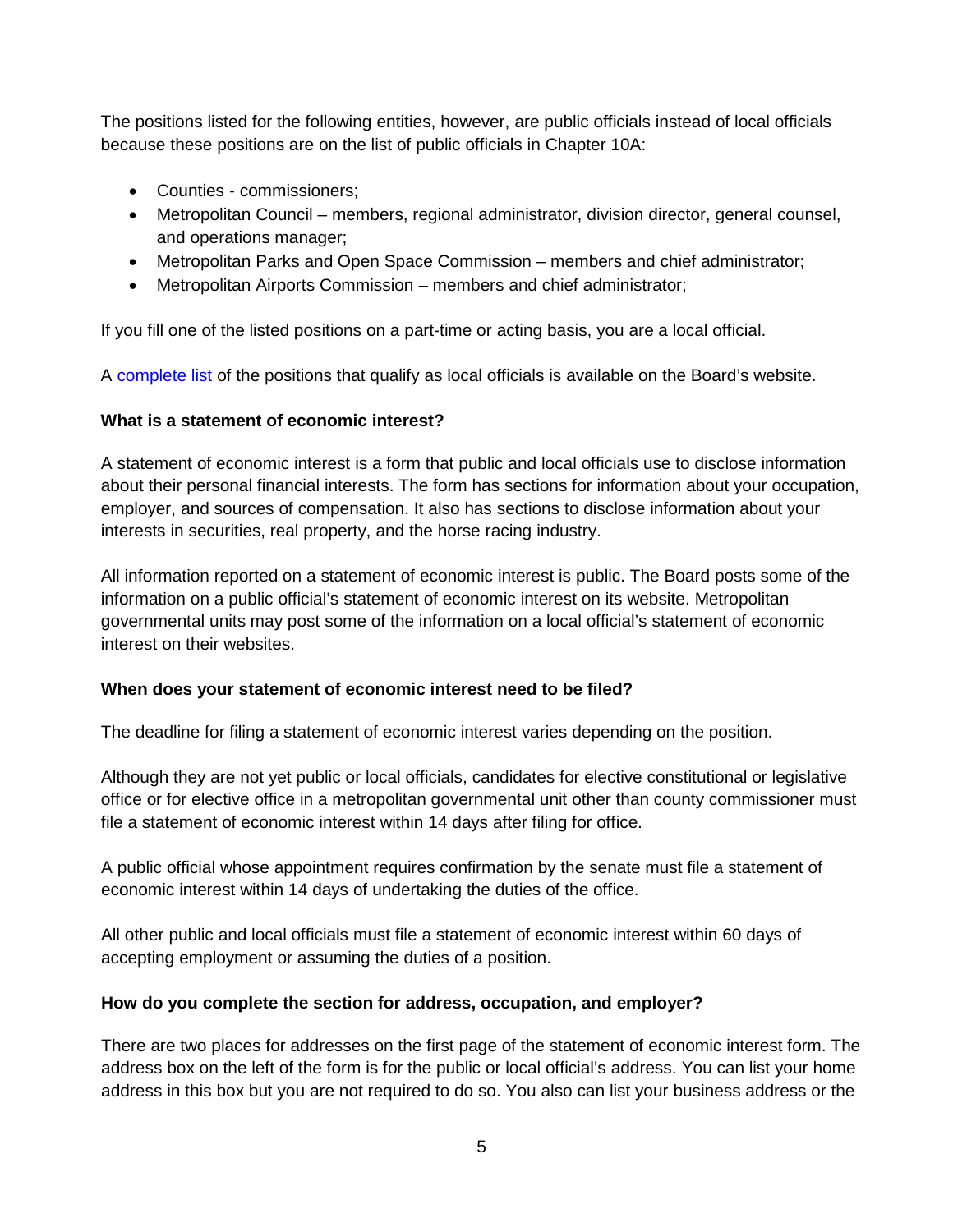address of the agency for which you serve as a public or local official. The address listed on the left side of the form is where the Board will send you information, so it's important that you can receive mail at this address.

The address box on the right side of the first page of the form is for your business address. Although all information on the statement of economic interest is public, the Board will post only your business address on its website.

Your occupation is your usual job. For some people, their usual job is the same as their public or local official position. For example, the commissioner of a state agency typically will write the word "commissioner" in the occupation box. But many public and local officials have other jobs that are their main employment. You should list your main employment as your occupation. If you are retired, a student, a homemaker, or unemployed, you can list that category as your occupation and leave the box for the employer's name empty.

If you are self-employed, you should write "self-employed" in the employer box and give the main address where you conduct your business.

### <span id="page-5-0"></span>**What is an associated business?**

On the statement of economic interest, both the section for sources of compensation and the section for securities ask for information about your interests in an associated business. An associated business is one of the types of entities listed in column A

- from which you received more than \$250 in a month for your services in one of the positions listed in column B, or
- in which you own any of the securities listed in Column C that have a fair market value of more than \$10,000.

| <b>Column A - Entities</b>              | <b>Column B - Positions</b> | <b>Column C - Securities</b> |
|-----------------------------------------|-----------------------------|------------------------------|
| Association (this is two or more        | <b>Director</b>             | <b>Stocks</b>                |
| people, not all from the same           | Officer                     | <b>Shares</b>                |
| immediate family, acting together)      | Owner                       | <b>Bonds</b>                 |
| Corporation                             | Member                      | Warrants                     |
| Partnership                             | Partner                     | Options                      |
| Limited liability company               | Employer                    | Annuities                    |
| Limited liability partnership           | Employee                    | Pledges                      |
| Other organized legal entity (including |                             | <b>Notes</b>                 |
| a trust)                                |                             | Mortgages                    |
|                                         |                             | <b>Debentures</b>            |
|                                         |                             | Leases                       |
|                                         |                             | Commercial paper             |

In other words, you need a type of entity that's listed in Column A **plus** one of the positions in Column B **or** ownership of one of the things in Column C before the interest qualifies as an interest in an associated business.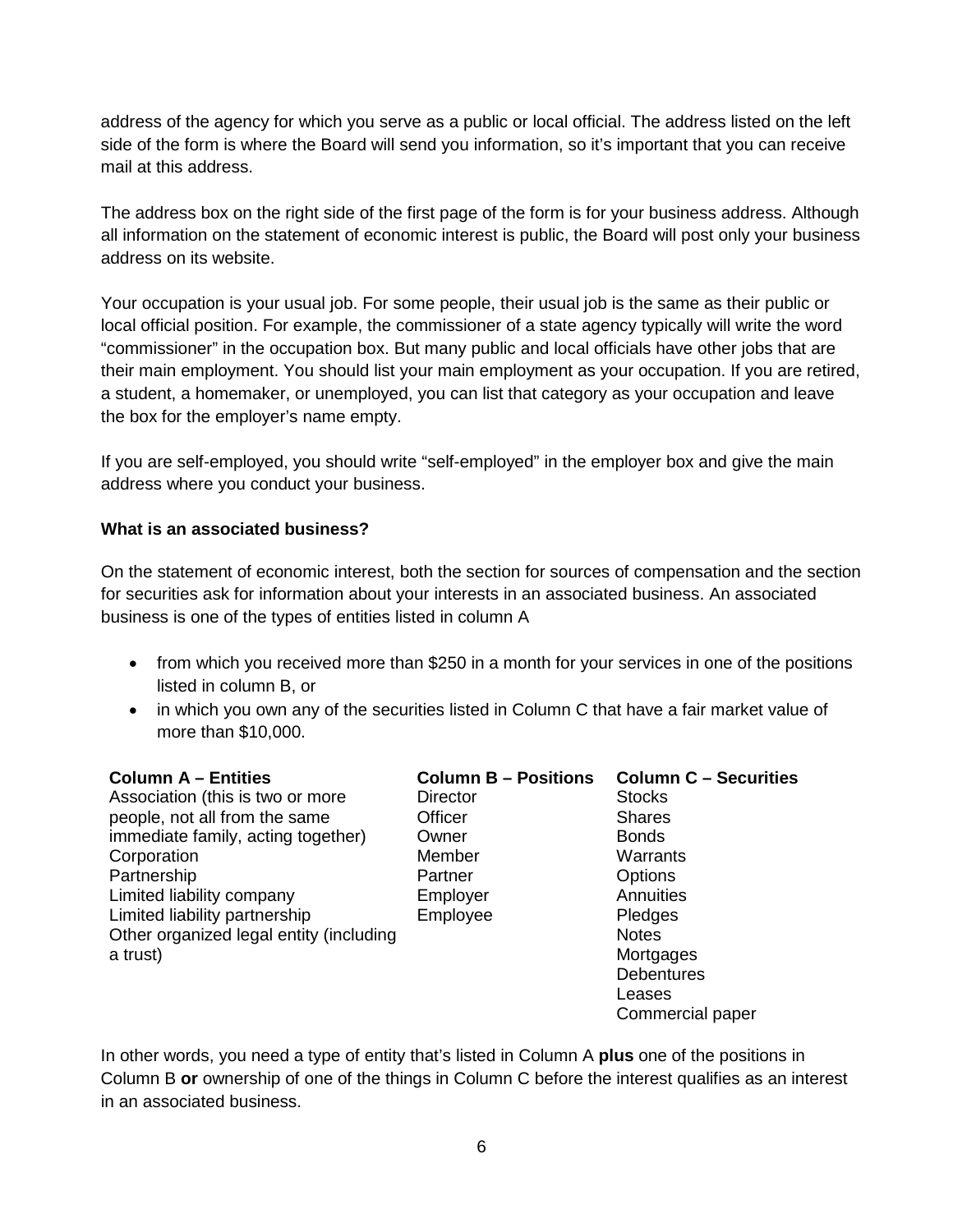On your first statement of economic interest, to determine if you reached the \$250 income threshold or the \$10,000 securities threshold, you look at the calendar month before the month in which you became a public or local official. On later statements, you have an interest in an associated business if you reached the income or securities threshold in any month during the reporting period.

The date on which you became a public or local official is the effective date of your appointment to the position.

### <span id="page-6-0"></span>**How do you complete the section on sources of compensation?**

The sources of compensation section is where you report information about the associated businesses that paid you money for your services. You report information about the associated business in which you own securities in the next section on the statement.

In the sources of compensation section, you list the name of any type of entity listed in Column A above that paid you more than \$250 in a month for your services in one of the positions in Column B. For each associated business, you must check the box or boxes on the form showing your relationship with that associated business.

If your employer is one of the types of entities listed in Column A, you would list your employer in the sources of compensation section and check the employee box for this line. On your first statement of economic interest, to determine if you met the \$250 income threshold, look at the calendar month before the month in which you became a public or local official. This means, even if it is now your main occupation, your new public official position should not be listed as a source of compensation on your first statement. On later statements of economic interest, you would report the income if you reached the \$250 threshold in any month during the reporting period.

On annual statements of economic interest, you also must report any honorarium that you receive from any source that is more than \$250 in a month. In the online reporting system, you use the sources of compensation section to report these payments even when the source of the honorarium is not an associated business. On the paper form, there is a separate section for honoraria.

You are not required to report payments made to you for services you performed as an independent contractor in this section because independent contractor services are covered by the business or professional activity categories section on the statement. You also do not need to report social security payments, unemployment compensation, workers' compensation, pension benefits, insurance benefits, or income from rental property.

**Example 1:** You are self-employed and your business is organized as an S corporation. You are an officer of the corporation and an employee of the business. You receive more than \$250 in a month from your business for your services as an employee. The S corporation is an associated business because it is organized as one of the types of entities in Column A and you hold at least one of the positions in Column B. You should list your business as an associated business in the sources of compensation section and check the boxes for employee and officer.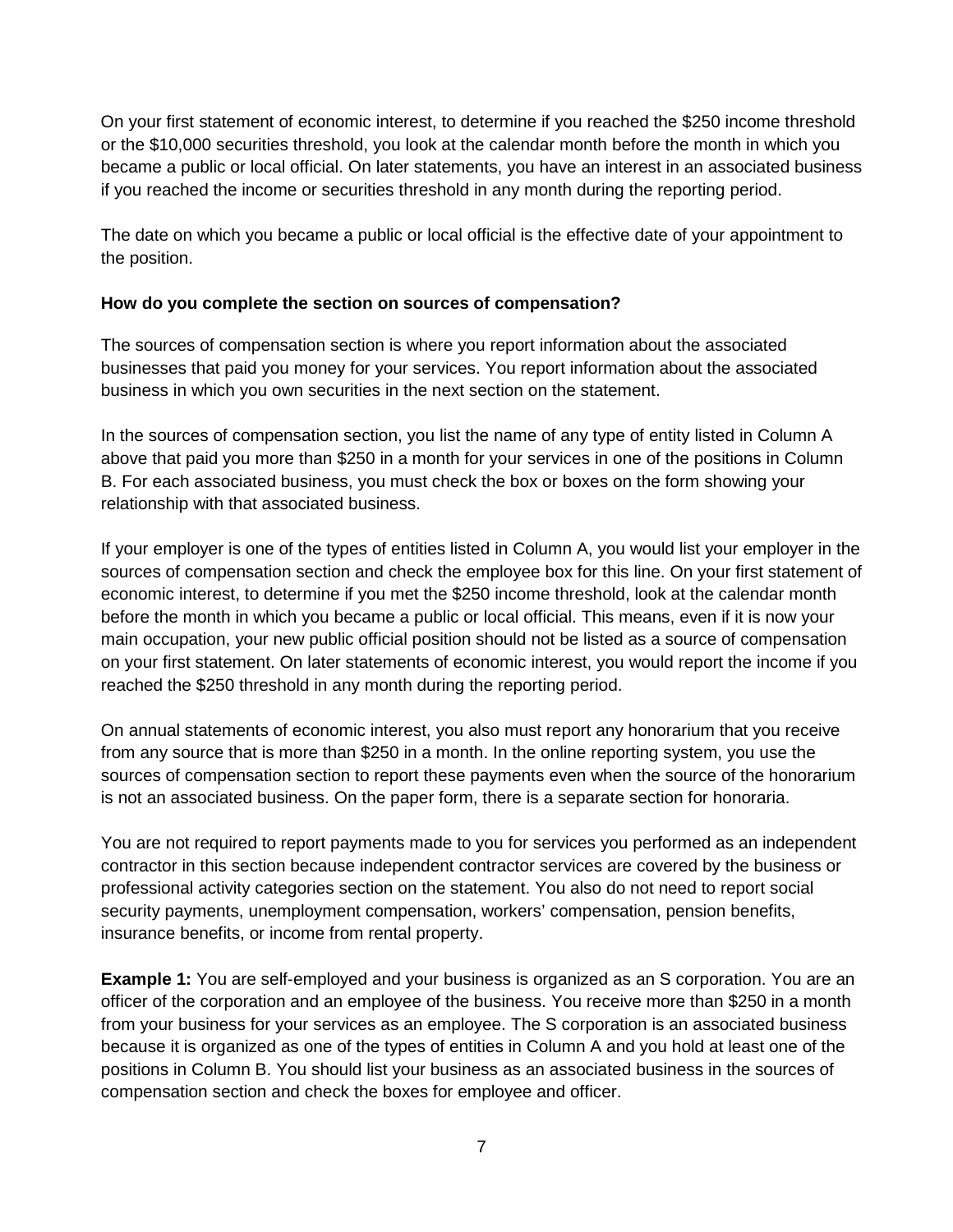If you own more than 25% of the business, you also will list its business or professional activity category in that section of the statement. Finally, if you own shares in the S Corporation that are worth \$10,000 or more, you also will list your business in the securities section of the statement of economic interest. The next two sections in the handbook give you more information about filling out the business or professional activity categories section and the securities section on the statement.

**Example 2:** You are self-employed but your business is not organized as any of the types of entities listed in Column A. You receive more than \$250 in a month from your business for your services as an employee. Because your business is not one of the types of entities listed in Column A, your business would not be an associated business. You would not report it in the sources of compensation section. If you own more than 25% of the business, however, you would list the business or professional activity category for your business in the business or professional activity section on the statement.

### <span id="page-7-0"></span>**How do you complete the section on business or professional activity categories?**

If you are filing your statement online, the business or professional activity categories section is where you list the following information:

1) The business or professional activity category of each business from which you received more than \$250 in any month as an employee if you also own 25% or more of that business; and

2) Each business or professional activity category in which you worked as an independent contractor, if you received compensation of more than \$2,500 in the past 12 months for work in that category.

For independent contracting income, choose the category that best describes the nature of the work you performed, not the category that describes the main function of the business or businesses for whom you worked. For example, if you were contracted by Target for graphic design work, you'd enter "Professional, Scientific, & Technical Services (Specialized Design Services)" not "Retail – General Merchandise Stores".

On the paper form, this information is divided into two sections, business ownership and independent contracting.

If you do not own more than 25% of a business or work as an independent contractor, leave this section blank.

<span id="page-7-1"></span>The business and professional activity categories are available at the end of this handbook and on the Board's website. You may abbreviate a word in a category as long as the abbreviation sufficiently identifies the category that you are reporting.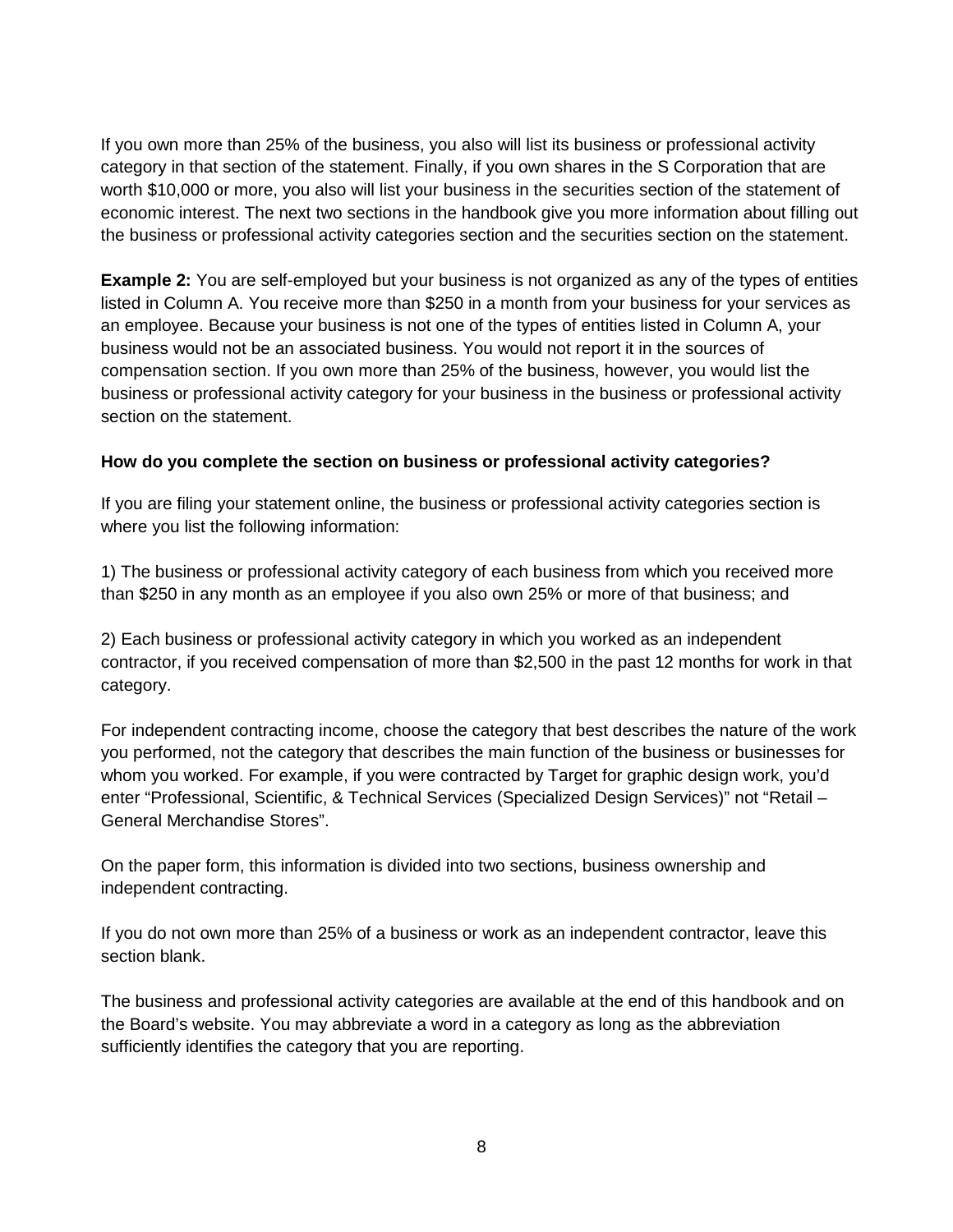### **How do you complete the section on securities?**

The securities section is where you report the names of associated businesses in which you own securities. A complete definition of associated business is contained in a previous section of this handbook. Briefly, for purposes of the securities section, an associated business is one of the following types of entities in which you own securities that have a fair market value of more than \$10,000:

- An association (this is two or more people, not all from the same immediate family, acting together);
- A corporation;
- A partnership;
- A limited liability company;
- A limited liability partnership or
- A trust.

For your first statement of economic interest, to determine if the value of your securities in an associated business reached the \$10,000 threshold, look at the calendar month before the month in which you became a public or local official. On later statements of economic interest, you should report securities that had a fair market value of more than \$10,000 in any month during the reporting period.

Securities include the following things:

- Stocks:
- Shares;
- Bonds issued by a non-governmental entity;
- Warrants;
- Options;
- Annuities;
- Pledges;
- Notes;
- Mortgages;
- Debentures;
- Leases; and
- Commercial paper

IRAs, deferred compensation plans, 401(k) accounts, or other similar accounts are not themselves securities. However, investments held through these accounts may be securities and must be considered while completing the statement. To determine what to report, obtain an itemized listing of the investments held through your account. Then determine which individual investment items, if any, meet the above definition of security, and the \$10,000 threshold, and list those items on the statement.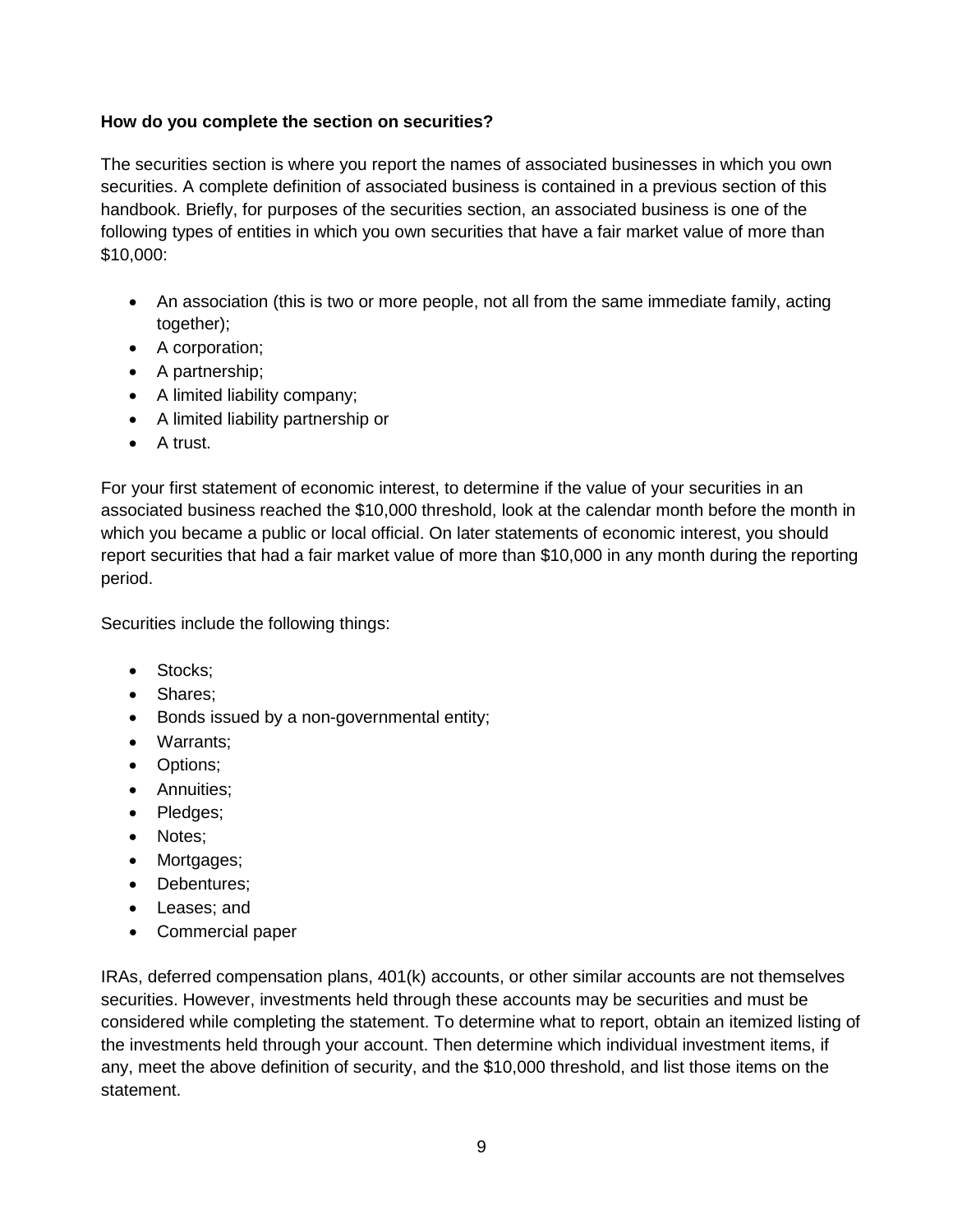The following things are not securities:

- Shares of mutual funds:
- Shares of exchange-traded funds;
- Bonds issued by a governmental entity;
- Deposits in a savings account;
- Certificates of deposit;
- Money market certificates;
- Treasury bills;
- Dividends; and
- Holdings in a defined benefit pension plan.

In the securities section, you report only the name of the entity whose securities you own. You do not report the value of the securities that you own. If you bought or sold the securities during the reporting period, you can include the date of that transaction but you are not required to list any dates.

You must report the actual name of the entity, not the symbol that the entity uses for its stock on an exchange. For example, if you own securities in Target Corporation, you must list the name "Target Corporation" on your statement, not the symbol "TGT" that the company uses on the stock exchange.

**Example:** Through your IRA, you own stock in five corporations and shares in one mutual fund. The fair market value of the mutual fund shares and the stock in each of two of the corporations is more than \$10,000.

The corporations are entities that can be associated businesses. But because your securities are worth more than \$10,000 in only two of the corporations, you would only list the names of those two corporations. You would not list the names of the corporations in which your shares are worth \$10,000 or less or the name of the mutual fund or the IRA

# <span id="page-9-0"></span>**How do you complete the section on real property?**

The real property section is where you report information about land in Minnesota in which you own, either personally or in partnership, one of the following interests:

- A fee simple interest (you own the property, even if you're paying a mortgage);
- A mortgage held as a seller;
- A contract for deed held as a buyer or a seller;
- An option to buy, either direct or indirect, if your interest in the option agreement is valued at more than \$2,500; or
- An option to buy if the property has a fair market value of more than \$50,000.

You do not have to list property which you claim as a homestead.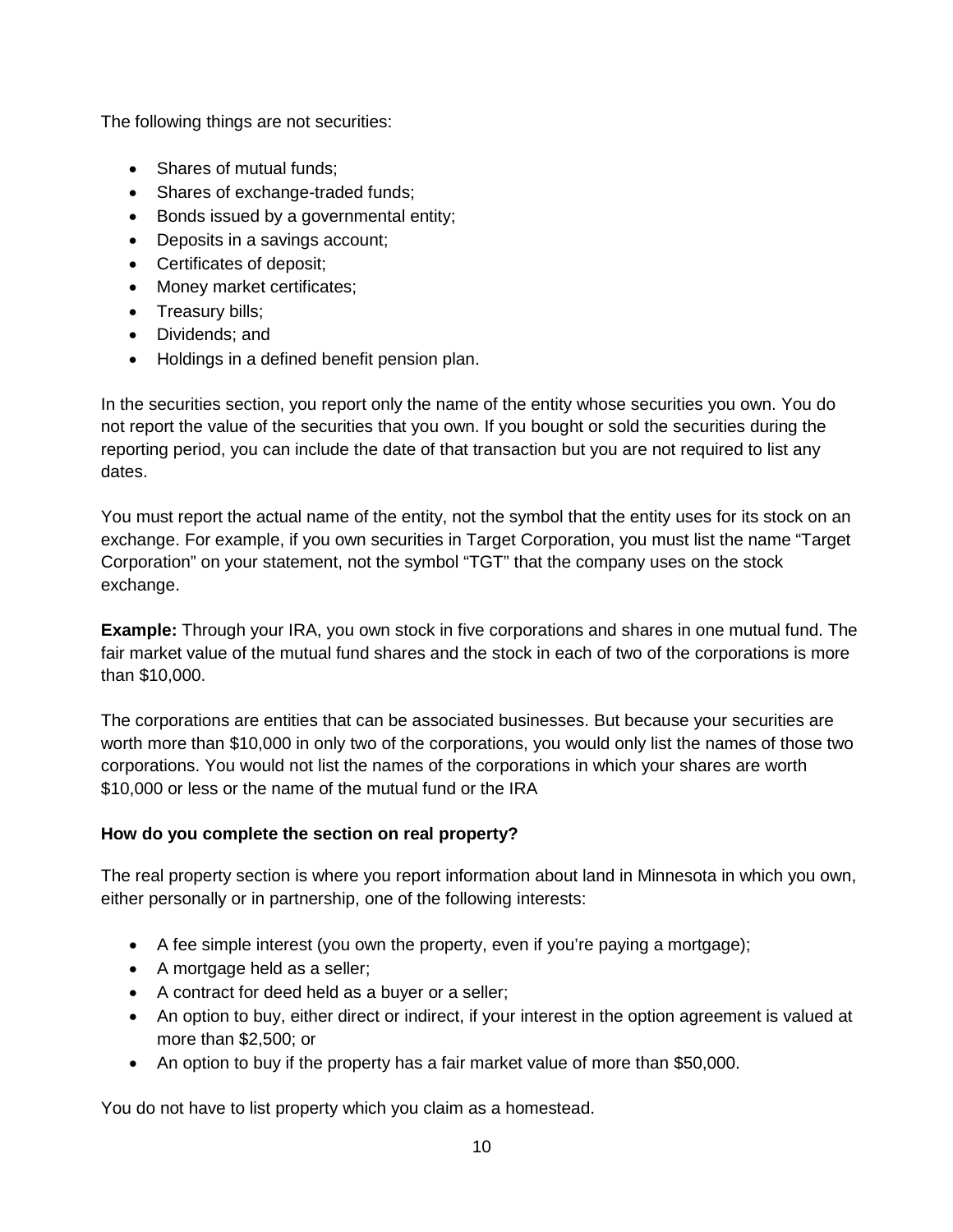For your first statement of economic interest, you list property that you owned during the calendar month before the month in which you became a public or local official. On later statements of economic interest, you must list property that you owned in any month during the reporting period.

If you bought or sold the property during the reporting period, you can list the date of that transaction but you are not required to include any dates.

You must report the county in which the property is located. If the property has a street address, you must report that address on the statement. If the property does not have a street address, you must list the section, township and range of the property or its lot, block, and addition. You must list the acreage for any property that does not have a street address.

You must check the box that describes the type of interest that you have in the property. You do not have to describe the type of property (for example; cabin or condominium).If you own a second home and you have a good reason for not disclosing the location of this property, the Board can give you permission to omit the address of this property from your statement of economic interest. You must ask the Board for this waiver in writing.

### <span id="page-10-0"></span>**How do you complete the section on pari-mutuel horse racing?**

The pari-mutuel section is where you report any interest that you or an immediate family member has in property connected with horse racing in the United States and Canada. You must report both direct and indirect interests and partial interests. If the interest was bought or sold during the reporting period, you can list the date of this transaction but you are not required to list any dates.

# <span id="page-10-1"></span>**How do you file your first statement of economic interest?**

If you are a public official, you can use the [online reporting system](https://eis.cfb.mn.gov/reporting/) located on the Board's website to file your first statement of economic interest with the Board. The Board will mail you a one-time username and password for the online system after receiving notice that you are a public official. You can use these temporary credentials to create your own account for the online reporting system.

If you do not want to use the Board's electronic system to file your statement, you must use a paper form. The [paper form](https://cfb.mn.gov/reports/#/public_officials_disclosures/) is available on the Board's website. You can file the form in person or by mail, fax, or email.

After you have submitted your first statement of economic interest, you will be able to update your statement using the Board's online [reporting system.](https://eis.cfb.mn.gov/reporting/)

<span id="page-10-2"></span>If you are a local official, you must check with your metropolitan governmental unit to find out how to file your statements of economic interest.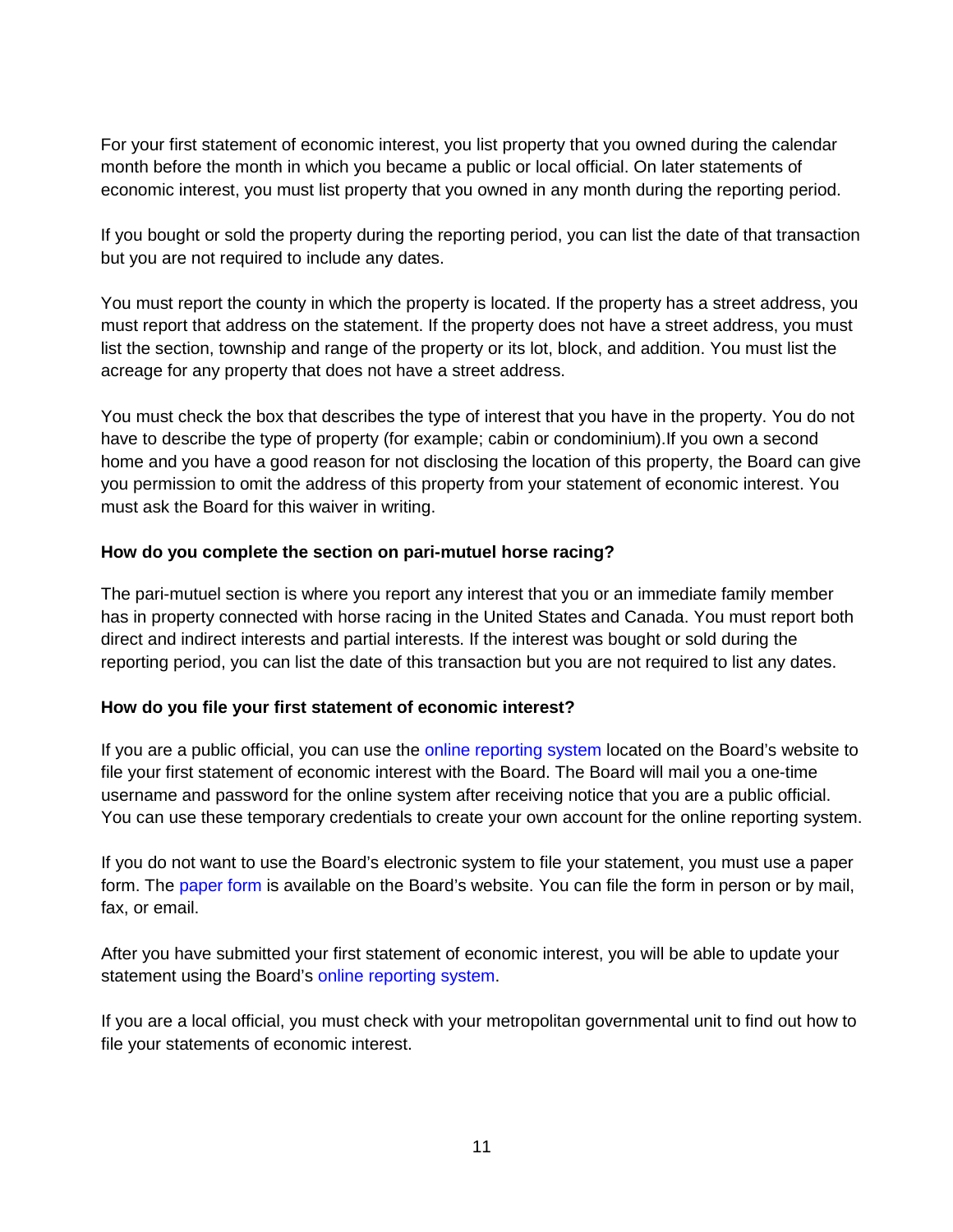#### **When do you update your statement of economic interest?**

You must review and recertify your statement of economic interest every year even if nothing has changed. This review must be completed between January 1<sup>st</sup> and the last Monday in January and covers the previous calendar year.

If you are a public official, you can use the [online reporting system](https://eis.cfb.mn.gov/reporting/) located on the Board's website to update your statement. Shortly before the annual update, or recertification, is due, the Board will send you a letter with instructions for completing the filing. This mailing usually is done in late December. You will be able to use the online system to review your information, to make any necessary changes, and to certify that your information is correct.

If you are a local official, you must check with your metropolitan governmental unit to find out how to update your statement of economic interest.

### <span id="page-11-0"></span>**How do you fix mistakes on a statement of economic interest?**

If you are a public official and you need to correct information on your statement or add something to the statement, you can make the correction or addition using the Board's online [reporting system.](https://eis.cfb.mn.gov/reporting/) If you need to delete information, please contact the Board for further assistance.

You also can submit corrections to the Board using the [paper statement](https://cfb.mn.gov/reports/#/public_officials_disclosures/) of economic interest. You should indicate on the form what is being changed from the previous statement.

If you are a local official, you must check with your metropolitan governmental unit to find out how to fix mistakes on your statement of economic interest.

# <span id="page-11-1"></span>**What happens when you stop being a public or local official?**

When your term as a public or local official ends, the entity on which you serve will send a notice to the Board that you no longer are a public or local official. You must review and recertify your statement of economic interest by the last Monday in January of the year after the date that you stopped being a public or local official. You do not have to wait until January, however, to update your statement. Instead, it is recommended that you update your statement as soon as possible after leaving your position.

Sometimes, government entities do not promptly notify the Board that you no longer are a public or local official. You can always contact the Board yourself to let staff know that you no longer are a public or local official.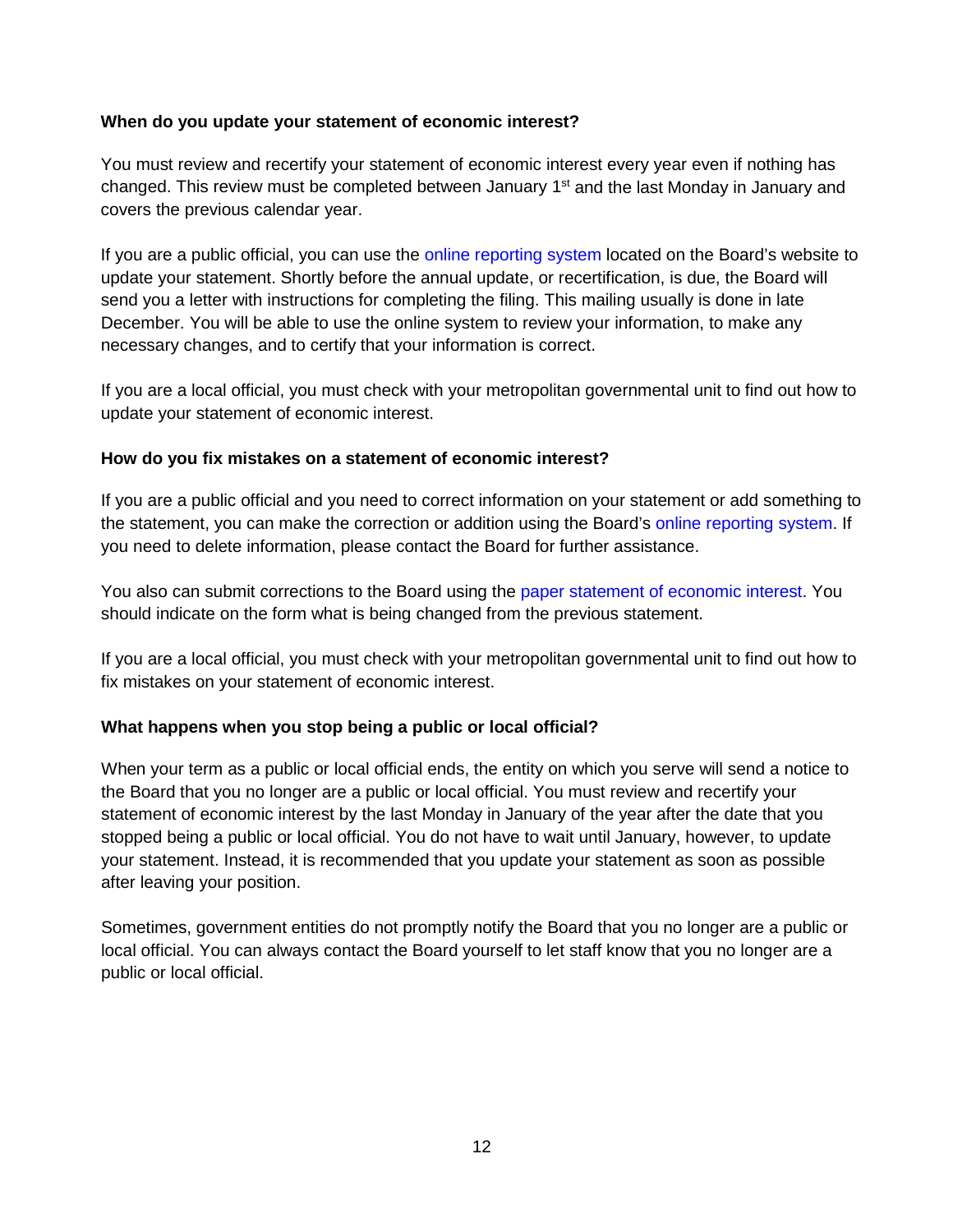#### <span id="page-12-0"></span>**What penalties apply if you don't follow the laws for statements of economic interest?**

If you do not file a statement of economic interest by the applicable due date, the Board can charge a late fee of \$5 per day up to a maximum of \$100. The Board can charge an additional penalty of up to \$1,000 for not filing a statement after the Board has sent notice that your statement is overdue.

If you certify that the information on a statement of economic interest is true when you know that the statement contains false information or omits required information, the Board can impose a civil penalty of up to \$3,000.

Signing a statement of economic interest knowing that it contains false information or omits required information also can be criminally prosecuted. For these violations, the Board could refer the matter to the Minnesota Attorney General or to a county attorney. The attorney general or the county attorney would decide whether the matter should be charged as a crime. The Board itself does not charge or prosecute criminal matters.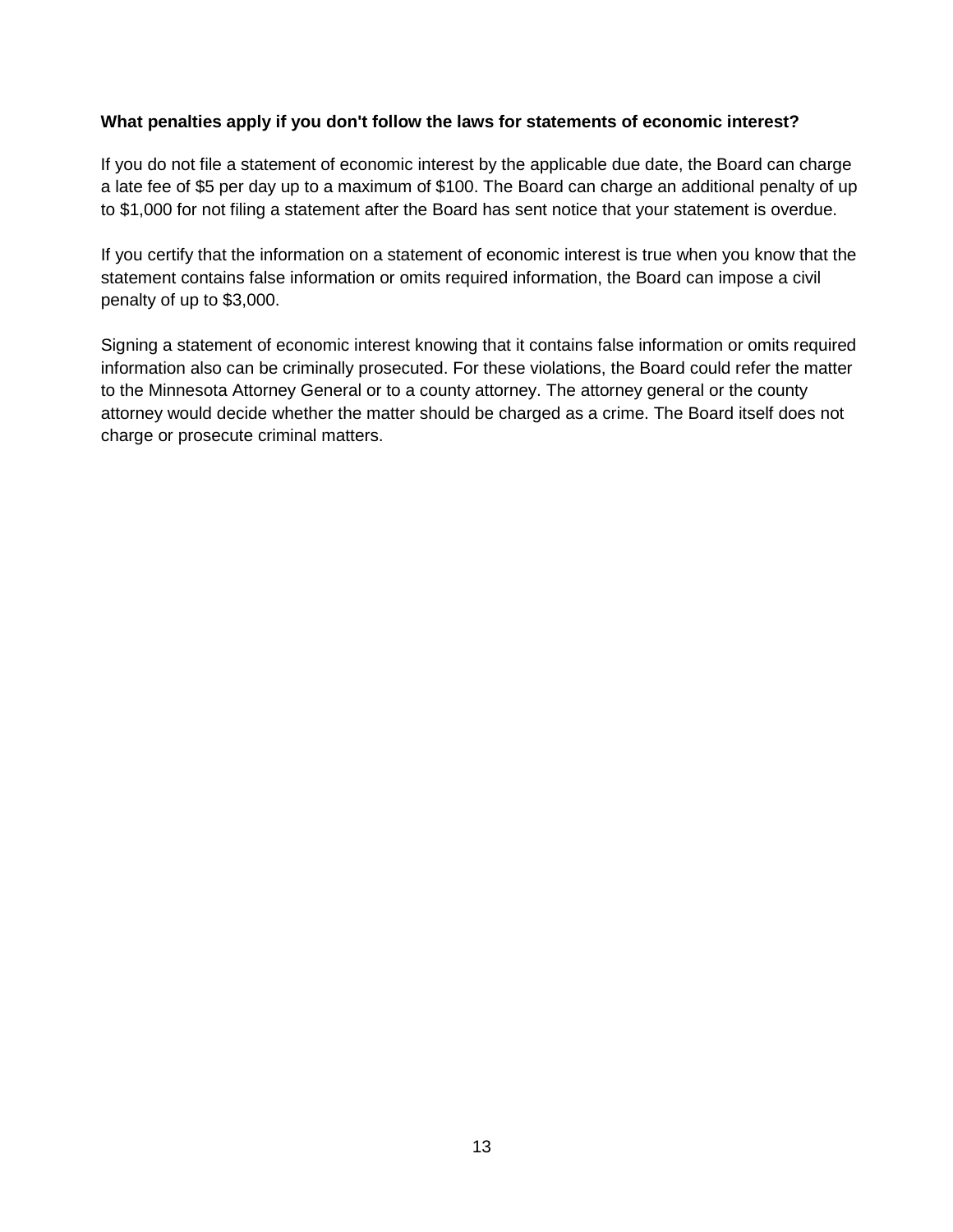# <span id="page-13-0"></span>**Filing other notices related to your official activities**

#### **Overview**

This chapter tells you about the other notices that public and local officials must file and when those notices are due. District court judges, appeals court judges, and supreme court justices are not required to file these notices.

### **Topics covered**

[What is a potential conflict of interest](#page-13-1) notice and when is it due? What is a [notice of inability to abstain from potential conflict of interest and when is it due?](#page-14-0) [What is a representation disclosure notice and when is it due?](#page-15-0) [What penalties apply if you don't follow the laws governing these notices?](#page-16-0)

#### <span id="page-13-1"></span>**What is a potential conflict of interest notice and when is it due?**

Public and local officials can face situations where carrying out their public duties could affect their private financial interests. In some of these situations, the law requires public and local officials, except for district court judges, appeals court judges, and supreme court justices, to disclose this potential conflict of interest. The form used for this disclosure is called a [potential conflict of interest](https://cfb.mn.gov/pdf/forms/public_officials/public_official_potential_conflict_of_interest_notice.pdf)  [notice.](https://cfb.mn.gov/pdf/forms/public_officials/public_official_potential_conflict_of_interest_notice.pdf) It is available on the Board's website.

Specifically, you must complete the potential conflict of interest notice when, in the discharge of your official duties, you would be required to take an action or make a decision that would substantially affect your financial interests or those of an associated business.

You do not have to complete the notice if the effect on you is no greater than the effect on other members of your business classification, profession, or occupation.

Also, a local official does not have to complete the notice if the pending matter involves an interest in contract governed by Minnesota Statues sections 471.87 and 471.88.

You must file the notice before the action or decision involving the potential conflict of interest takes place.

You must provide the following information on the potential conflict of interest notice:

- Your name;
- Your address;
- The position that you hold;
- The name of the public entity where you serve as an official;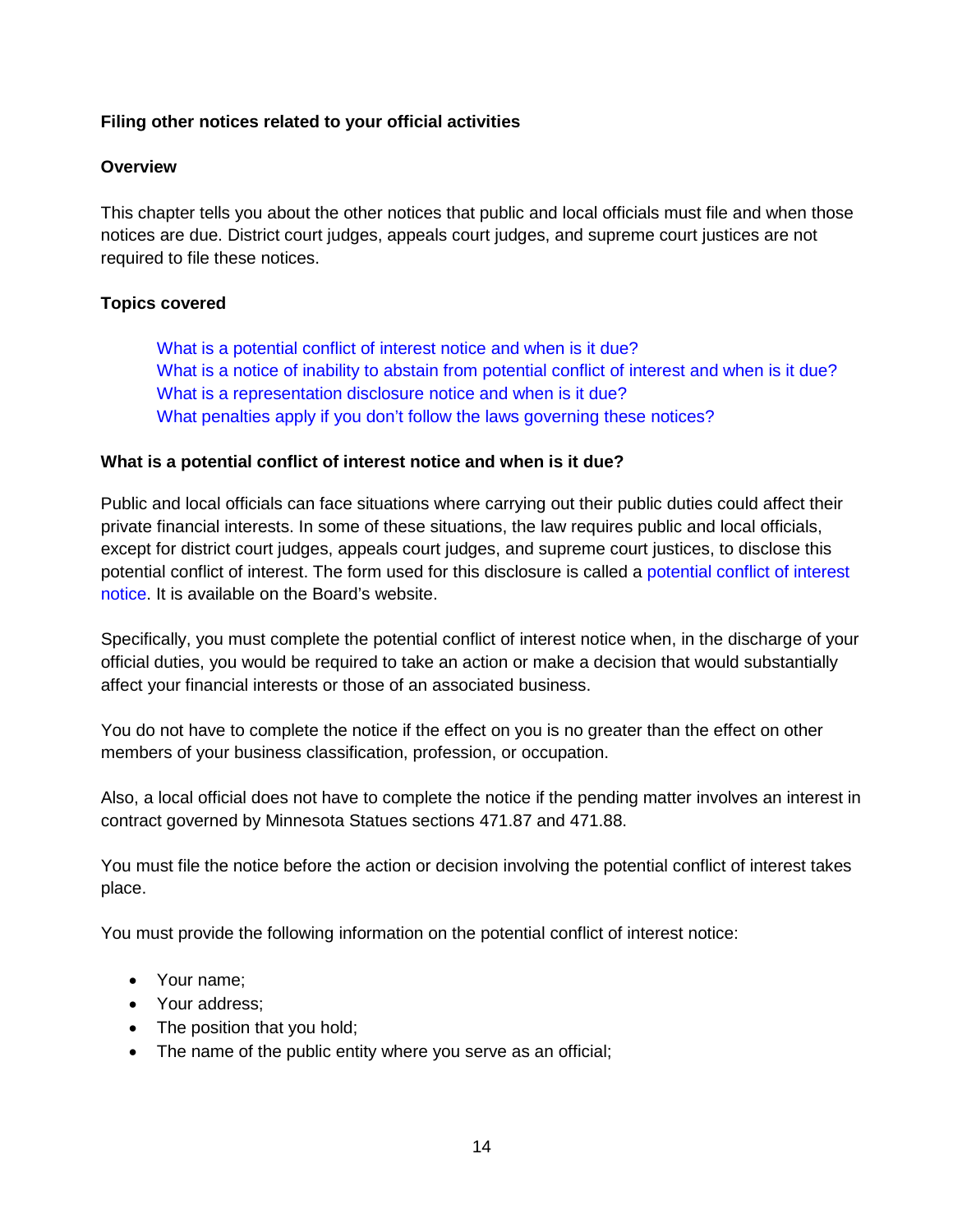- The name of your immediate supervisor (if you are a legislator or a member of the governing body of a metropolitan governmental unit, you list the name of the presiding officer of your body of service in this box);
- The date when the action or decision occurred or will occur;
- A description of the matter requiring action or decision; and
- The nature of the potential conflict.

You also must sign the notice. Your signature certifies that the information provided on the notice is accurate.

All information on the notice is public.

You must deliver the completed notice to your immediate supervisor. If you are a legislator, you must deliver the notice to the presiding officer of your legislative body. If you are a member of the governing body of a metropolitan governmental unit, you must deliver the notice to the presiding officer of your governing body.

If there is not time to prepare the notice, you must orally tell your immediate supervisor about the potential conflict. Legislators and members of metropolitan unit governing bodies must orally tell the presiding officer of their bodies of service about the potential conflict.

What happens after you give notice of the potential conflict depends on your position. If you are not a legislator or a member of the governing body of a metropolitan governmental unit, one of the following things must happened:

- Your supervisor must assign the matter, if possible, to another employee who does not have a potential conflict of interest; or
- If you have no immediate superior, you must abstain, if possible, from having influence over the action or decision in question.

If you are a legislator or a member of the governing body of a metropolitan governmental unit, your legislative or governing body, at your request, may excuse you from taking part in the action or decision in question.

If you are not permitted or are not able to abstain from action or decision in connection with the matter, you must file a notice of inability to abstain from potential conflict of interest.

# <span id="page-14-0"></span>**What is a notice of inability to abstain from potential conflict of interest and when is it due?**

When public and local officials have a potential conflict of interest between their public duties and their private financial interests, the law requires them to try to abstain from the action or decision that is creating the potential conflict. In some cases, however, such as when a legislator is not excused from voting on an issue, the official cannot abstain from the matter. In these situations, the official must file [a notice of inability to abstain from potential conflict of interest.](https://cfb.mn.gov/pdf/forms/public_officials/public_official_inability_to_abstain_from_potential_conflict_of_interest.pdf)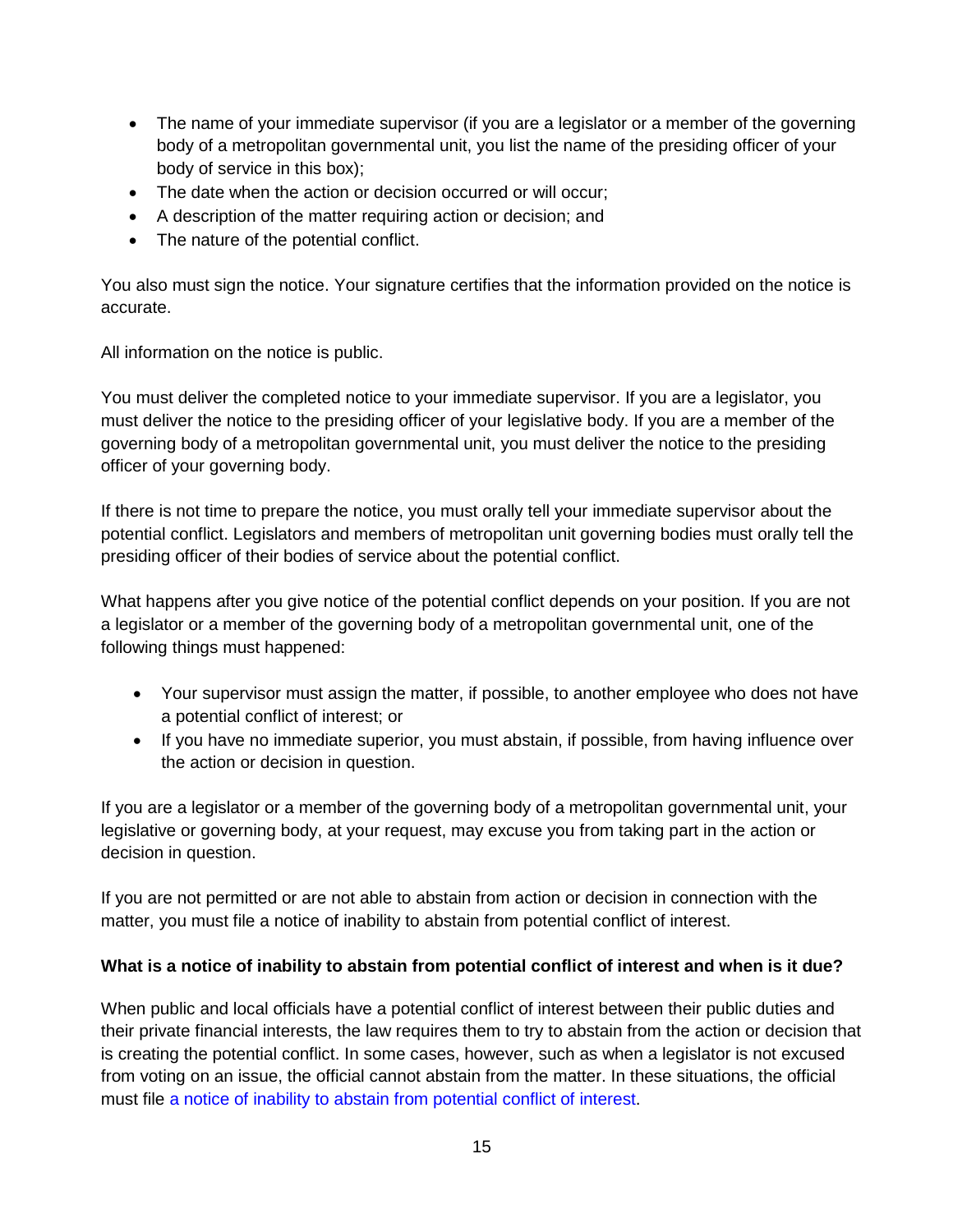This requirement does not apply to district court judges, appeals court judges, or supreme court justices.

If you are required to file a notice of inability to abstain from potential conflict of interest, you must provide the following information on the notice:

- Your name:
- Your address;
- The position that you hold;
- The name of the public entity where you serve as an official;
- The name of your immediate supervisor (if you are a legislator or a member of the governing body of a metropolitan governmental unit, you list the name of the presiding officer of your body of service in this box);
- The date when the action or decision occurred or will occur;
- A description of the matter requiring action or decision;
- The nature of the potential conflict; and
- A description of the action that you took on the matter.

You also must sign the notice. Your signature certifies that the information provided on the notice is accurate.

All information on the notice is public.

The notice must be filed within one week of the date that the action was taken.

Local officials file the notice with the governing body of their metropolitan governmental unit. Public officials file the notice with the Board. You can file the notice with the Board in person or by mail, fax, or email.

#### <span id="page-15-0"></span>**What is a representation disclosure notice and when is it due?**

If you are a public official, you must file a [representation disclosure notice](https://cfb.mn.gov/pdf/forms/public_officials/public_official_representation_disclosure_statement.pdf) with the Board when you represent a client for a fee in a rulemaking or contested case hearing that is held in front of an individual, board, commission, or agency that has rulemaking authority.

You must provide the following information on the representation disclosure notice:

- Your name;
- Your address;
- The position that you hold;
- The name of the public entity where you serve as an official;
- The name and address of the client represented;
- The name of the agency that held the hearing;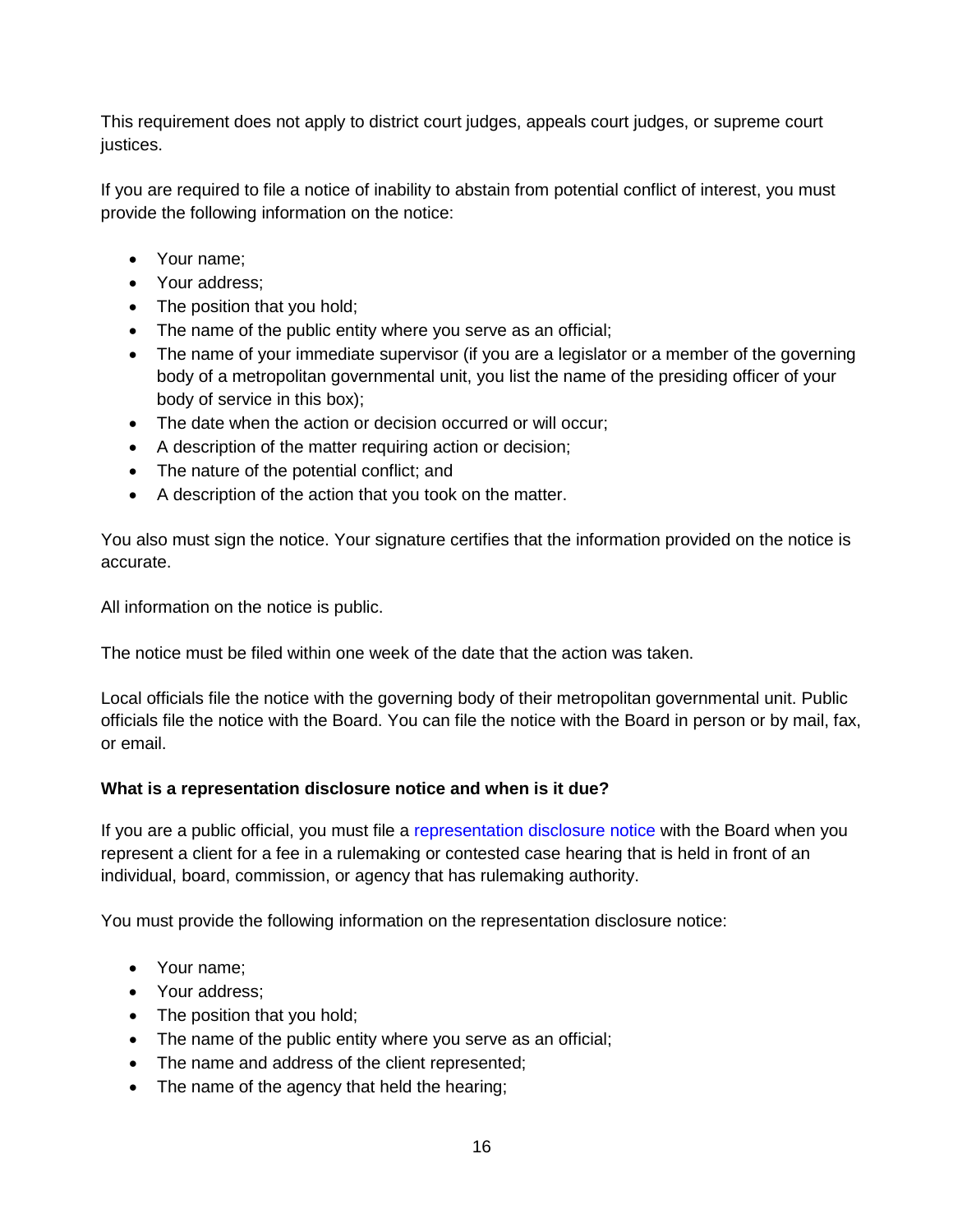- The date and location of your first appearance; and
- A general description of the subjects on which you represented the client.

You also must sign the notice. Your signature certifies that the information provided on the notice is accurate.

You must file the notice with the Board within 14 days after the date of the appearance. You can file the notice in person or by mail, fax, or email.

### <span id="page-16-0"></span>**What penalties apply if you don't follow the laws governing these notices?**

If you do not file a representation disclosure notice by the due date, the Board can charge a late fee of \$25 per day up to a maximum of \$1,000 starting on the day after the disclosure notice was due. If you do not file a representation disclosure notice within seven days after the Board notifies you that one is due, the Board can impose a civil penalty of up to \$1,000

If you certify that the information on any of the notices in this section is true when you know that the document contains false information or omits required information, the Board can impose a civil penalty of up to \$3,000. Signing one of the notices in this section when you know that it contains false information or omits required information also can be criminally prosecuted.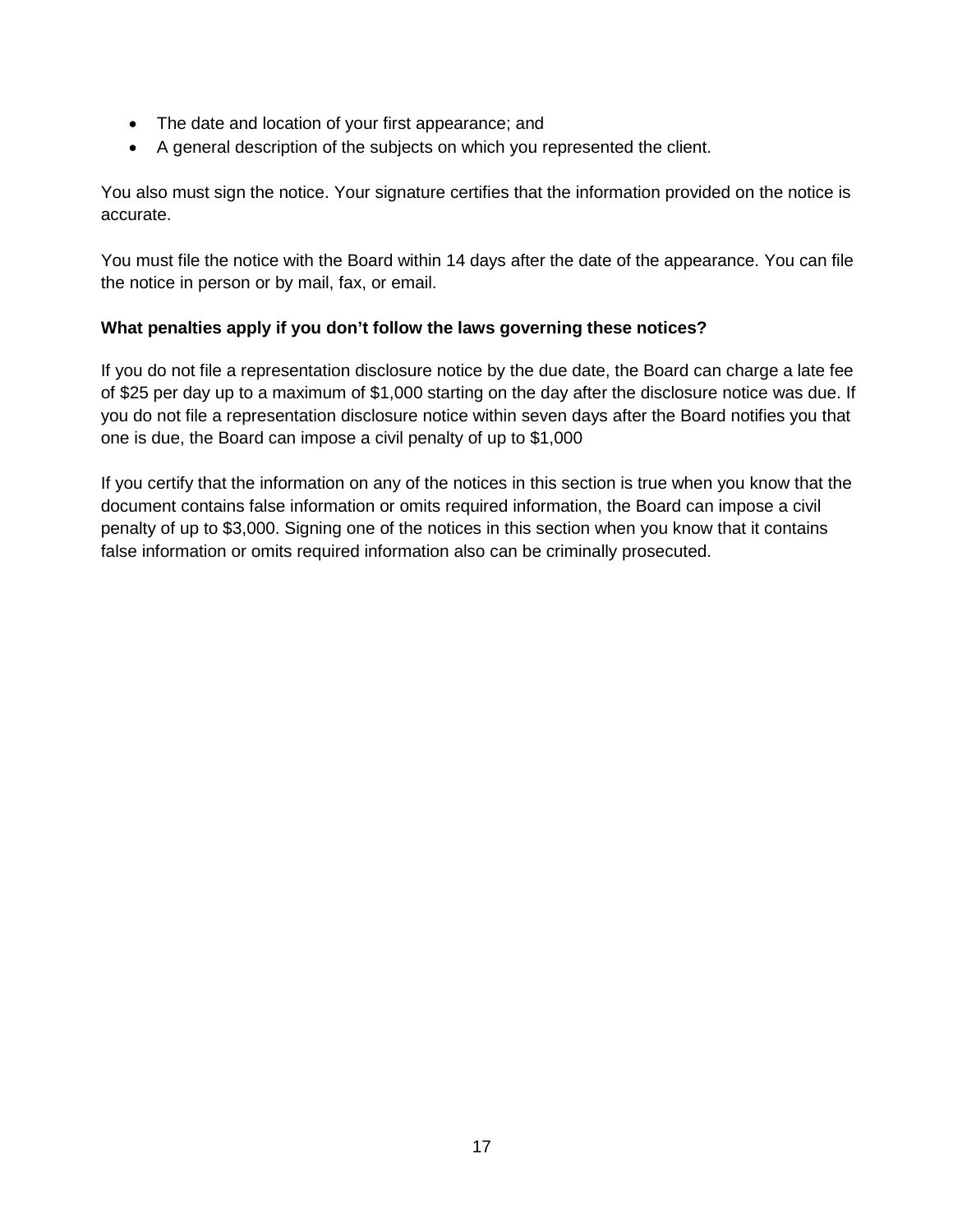# <span id="page-17-0"></span>**Gifts and contributions**

# **Overview**

This section tells you about the ban on gifts from lobbyists and principals to public and local officials.

# **Topics covered**

What is the ban [on gifts from lobbyists and principals to public and local officials?](#page-17-1) [What is a political contribution?](#page-18-0) [What penalties apply to gifts that don't follow the rules?](#page-18-1)

### <span id="page-17-1"></span>**What is the ban on gifts from lobbyists and principals to public and local officials?**

A lobbyist or a principal may not give a gift to a public or local official or ask someone else to give a gift to one of these officials.

The gift ban applies to all judges and justices and to all county commissioners.

A gift is anything given to an official when the lobbyist or principal does not receive consideration of equal or greater value in return. The following things can be gifts:

- money;
- real or personal property;
- a service;
- loans, paying a loan, or forgiving or not collecting a loan;
- a promise of future employment;
- meals or entertainment;
- loans of personal property for less than payment of fair market value;
- giving preferential treatment for purchases; and
- honoraria.

There are some exceptions to the ban on gifts. The gift ban does not apply to the following things unless they are prohibited by some other law:

- Political contributions;
- Services to help an official in the performance of official duties, including providing advice, consultation, information, and communication in connection with legislation, and services to constituents;
- Services of insignificant monetary value;
- A plaque with a resale value of \$5 or less;
- A trinket or memento costing \$5 or less;
- Informational material with a resale value of \$5 or less;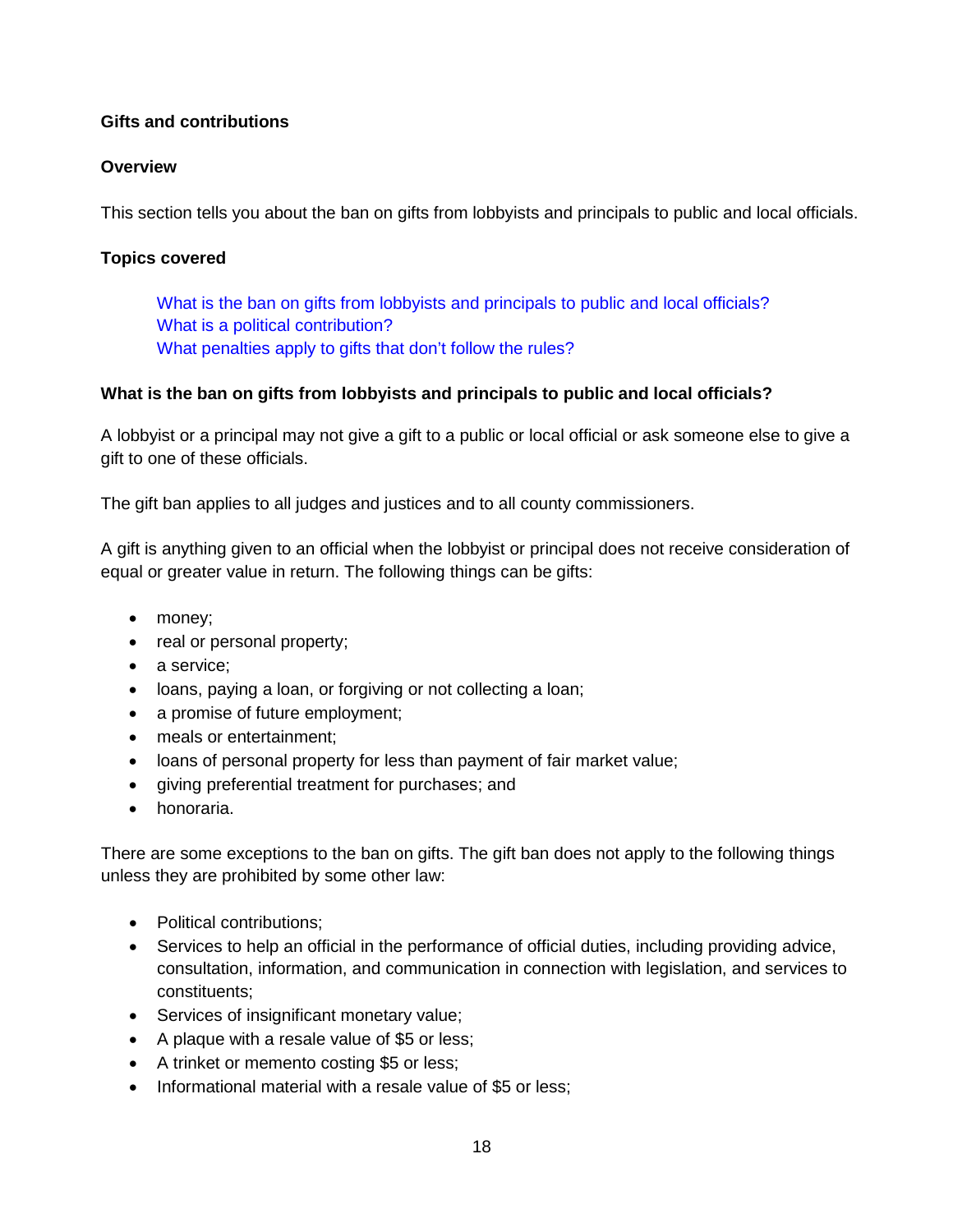- Food or beverage given at a reception, meal, or meeting away from the recipient's workplace by an organization before whom the recipient appears to make a speech or answer questions as part of a program; or
- Food or beverage given at a reception, meal, or meeting if the recipient is a member or employee of the legislature and all legislators were invited to the event at least five days before the event.

The gift ban also does not apply if the gift is given

- because of the official's membership in a group, a majority of whose members are not officials, provided that an equivalent gift is given to the other members of the group; or
- by a lobbyist or principal who is a member of the official's family, unless the gift is given on behalf of someone who is not a member of the official's family.

Lobbyists and principals must keep records of all gifts given to public and local officials. Lobbyists report these gifts on their lobbying disbursement reports.

The Board has an extensive [gift ban guide](https://cfb.mn.gov/pdf/quicklinks/gift_ban_primer.pdf) available on its website.

#### <span id="page-18-0"></span>**What is a political contribution?**

A political contribution is anything given to a candidate's campaign committee. The contribution can be money or a loan. A contribution also can be a thing or a service. Political contributions are reported on the candidate's campaign finance reports.

#### <span id="page-18-1"></span>**What penalties apply to gifts and contributions that don't follow the rules?**

There are no statutory penalties for gifts that do not follow the rules. In the case of a prohibited gift, however, the Board may order the recipient to return the gift or to pay for it. There are various penalties for contributions that do not follow the rules. The contribution penalties are described in detail in the candidate handbooks.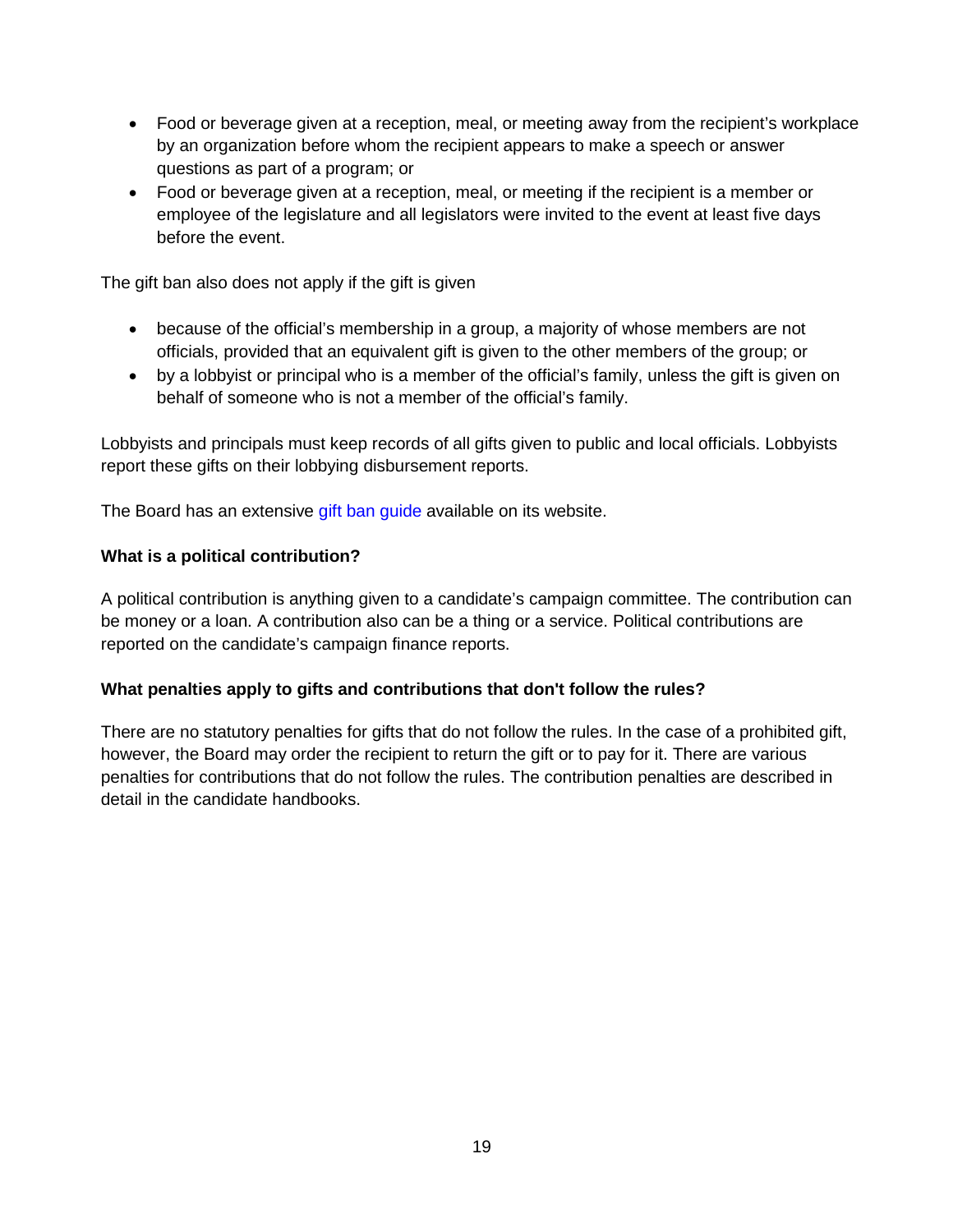# <span id="page-19-0"></span>**Getting help**

# **Overview**

This chapter tells you how to get help from the Board.

# **Topics covered**

[What is the role of advisory opinions?](#page-19-1) **[Complaints](#page-19-2)** [Who do you contact for help?](#page-19-3)

# <span id="page-19-1"></span>**What is the role of advisory opinions?**

The Board on occasion issues advisory opinions that provide the Board's interpretation of a statutory provision. Over the years, the Board has issued over 400 [advisory opinions](https://cfb.mn.gov/citizen-resources/the-board/board-decisions/advisory-opinions/) which can be reviewed and searched on the Board website. If you have a question about an advisory opinion, or wish to discuss the process for requesting an opinion from the Board, contact Board staff.

# <span id="page-19-2"></span>**Complaints**

The Board enforces the economic interest disclosure laws by reviewing reports that people file with it. Of course, not all problems with conflicts of interest show up on filed reports. If you have reason to believe that a public or local official is not reporting accurately to the Board, or in some other way has broken the conflict of interest laws, you can file a complaint with the Board. If the complaint is about an activity under the Board's jurisdiction, and evidence is provided to show that the complaint has a reasonable basis, the Board will investigate. The information concerning the complaint is private until the Board publishes its decision.

# <span id="page-19-3"></span>**Who do you contact for help?**

At the beginning of this handbook, we told you that we wouldn't try to answer every possible question you might have. We encourage you to call or e-mail the Board for help. We want your experience with the Board to be successful, and Board staff will try their best to provide you with the information you need for that to happen.

For economic interest statement and reporting questions, please contact Board staff at (651) 539-1183 or [cfb.eis@state.mn.us.](mailto:cfb.eis@state.mn.us)

For advisory opinions, Board information, or gift prohibition questions, please contact Jeff Sigurdson, Executive Director; (651) 539-1189, [jeff.sigurdson@state.mn.us](mailto:jeff.sigurdson@state.mn.us)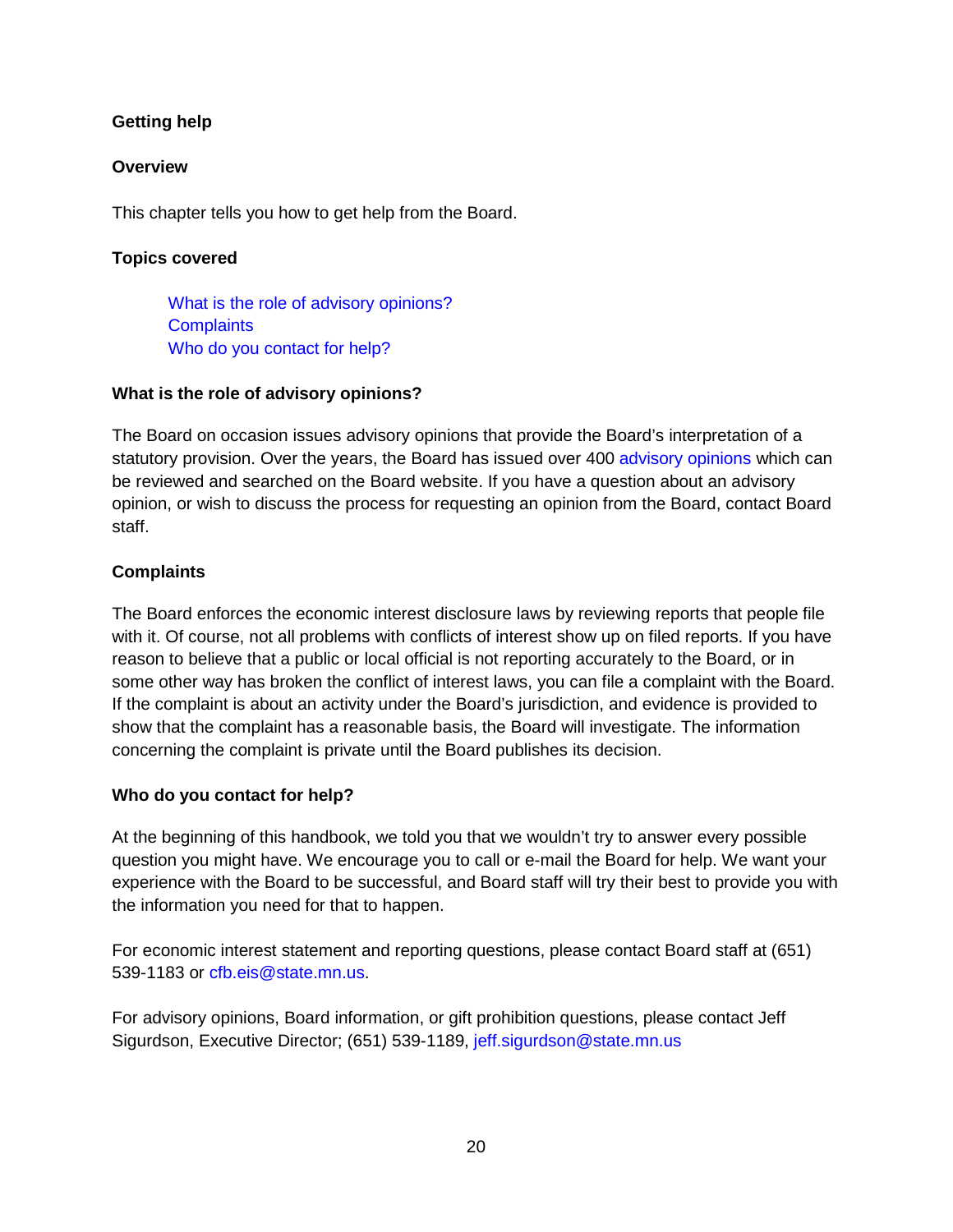# **You may also contact the Board as follows:**

By email at [cf.board@state.mn.us](mailto:cf.board@state.mn.us) By telephone at (651) 539-1180 or toll free (800) 657-3889. By TTY by calling (800) 627-3529 and asking for (651) 539-1180. By fax to (651) 539-1196 or fax toll free (800) 357-4114.

| By United States mail to: | Campaign Finance & Public Disclosure Board |
|---------------------------|--------------------------------------------|
|                           | 190 Centennial Office Building             |
|                           | 658 Cedar Street                           |
|                           | St. Paul, Minnesota 55155-1603             |